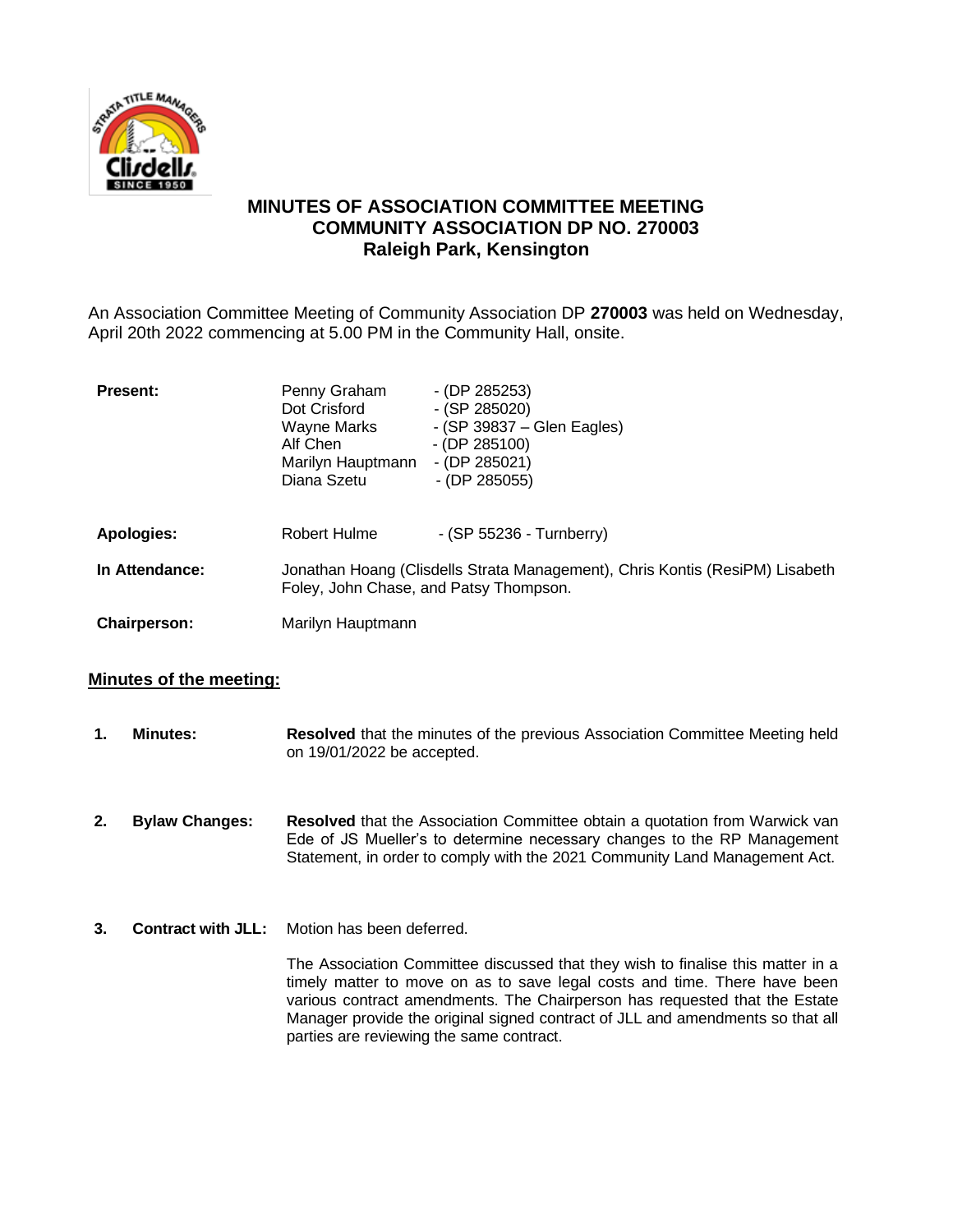| 4.  | <b>Security</b><br><b>Committee Report</b>                      | Resolved that the Association Committee adopt the Security report as tabled.                                                                                                                                                                                                                                                                                                                                                                  |
|-----|-----------------------------------------------------------------|-----------------------------------------------------------------------------------------------------------------------------------------------------------------------------------------------------------------------------------------------------------------------------------------------------------------------------------------------------------------------------------------------------------------------------------------------|
|     |                                                                 | It was further resolved that the association committee accept the quotation for<br>an extra $$1,525.00 + GST$ , for a powder-coated pole to be installed to mount the<br>new CCTV camera at Sherwood Park.                                                                                                                                                                                                                                    |
| 5.  | <b>Garbage Bins in</b><br>view                                  | Resolved that the Association Committee to send an email to ALL owners,<br>thanking those who comply, and indicating, with reasons, the need for ALL<br>residents to comply with By-law 40.                                                                                                                                                                                                                                                   |
|     |                                                                 | Wayne raised a possible way to resolve the issue is to provide a solution to<br>residents. The association can look into engaging a contractor to provide a bin<br>enclosure that is uniform and is able to do it cheaper if it is done at scale.                                                                                                                                                                                             |
|     |                                                                 | Patsy has raised that Menzies large bin is an eye-sore. The Association<br>Committee advised that the bylaw is applicable to all residents of Raleigh Park,<br>including commercial tenants.                                                                                                                                                                                                                                                  |
| 6.  | Architectural<br><b>Standards Review</b><br><b>Subcommittee</b> | Resolved that association committee adopt the Architectural Standards Review<br>Subcommittee report as tabled. A copy will be available on the website.                                                                                                                                                                                                                                                                                       |
| 7.  | <b>Financial Reports</b>                                        | Resolved that the Association Committee adopt the last financial statements.<br>The treasurer provided a summary of the financials of the Estate.                                                                                                                                                                                                                                                                                             |
| 8.  | <b>Restoration of</b><br><b>The Pantheon</b>                    | Motion has been deferred.                                                                                                                                                                                                                                                                                                                                                                                                                     |
|     |                                                                 | The Association Committee are reluctant on putting a metal gutter and need to<br>know why the contractor is proposing this method. The contractor has proposed<br>using a copper material. What are the benefits of using this product?                                                                                                                                                                                                       |
| 9.  | Swipe fob entry to<br>tennis courts                             | Motion has been deferred<br>The Association Committee discussed at length the cost benefits of<br>implementing this electronic system compared to the current key system. It was<br>requested that the Estate Manager organise for Sentinel Security to attend and<br>provide a presentation of the system and its benefits. The presentation will also<br>need to cover on what the maintenance requirements and costs are of the<br>system. |
|     |                                                                 | The committee has also requested for Sentinel to provide a breakdown of their<br>quotation, including each item listed and a breakdown of their labour.                                                                                                                                                                                                                                                                                       |
| 10. | <b>Community</b><br><b>Association</b><br><b>Updates</b>        | <b>Resolved</b> that the Association Committee be provided an update on the below<br>matters:                                                                                                                                                                                                                                                                                                                                                 |